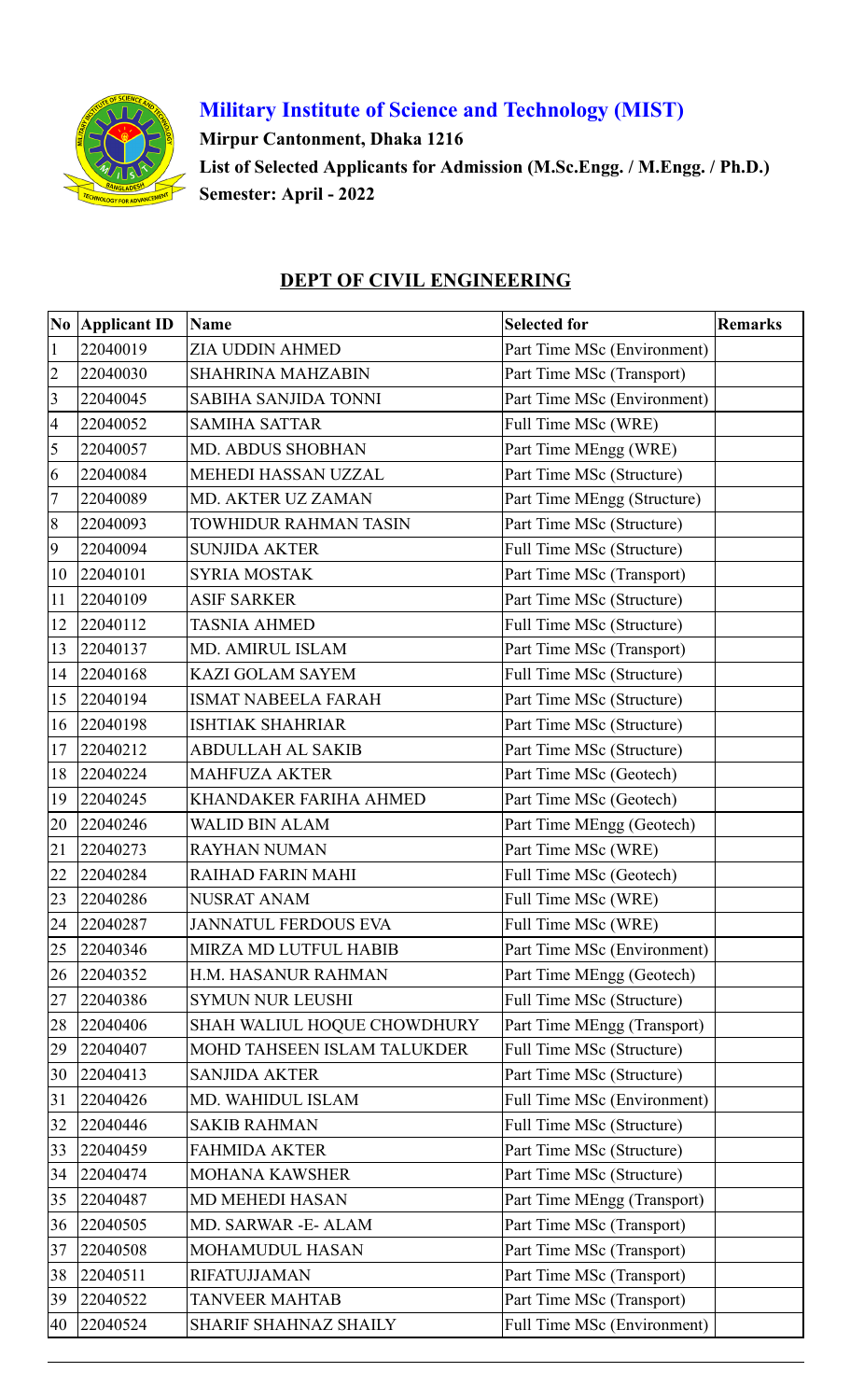|           | No Applicant ID | <b>Name</b>                 | Selected for                       | <b>Remarks</b> |
|-----------|-----------------|-----------------------------|------------------------------------|----------------|
| 41        | 22040532        | MUHAMMAD SOHAIL-US-SAMAD    | Part Time PhD (Environment)        |                |
| 42        | 22040540        | <b>ASIF AHMED RHYTHM</b>    | <b>Full Time MSc (Environment)</b> |                |
| 43        | 22040559        | MD. IFTAKHAR-UL ISLAM       | Part Time MSc (Structure)          |                |
| 44        | 22040569        | <b>MST. SHAHINUR PARVIN</b> | Part Time MSc (Transport)          |                |
| <b>45</b> | 22040576        | <b>JAHURUL ISLAM</b>        | Full Time MSc (Geotech)            |                |
| 46        | 22040588        | <b>MD. RASADUL ISLAM</b>    | Part Time MEngg (Structure)        |                |

## **DEPT OF COMPUTER SCIENCE AND ENGINEERING**

| No             | <b>Applicant ID</b> | <b>Name</b>                  | <b>Selected for</b> | <b>Remarks</b> |
|----------------|---------------------|------------------------------|---------------------|----------------|
| $\mathbf{1}$   | 22040042            | <b>SABBIR RAHMAN</b>         | Part Time MSc       |                |
| $\overline{2}$ | 22040055            | MD. EMDADUL HAQUE            | Part Time MEngg     |                |
| $\overline{3}$ | 22040059            | <b>SANZANA KARIM LORA</b>    | Part Time MSc       |                |
| $\overline{4}$ | 22040118            | <b>TANJILA BROTI</b>         | Part Time MSc       |                |
| 5              | 22040142            | MST. HASIN-E- JANNAT         | Part Time MSc       |                |
| 6              | 22040170            | MD MUSTAFIZUR RAHMAN         | Part Time MSc       |                |
| $\overline{7}$ | 22040183            | <b>UMME HAFCHA MUKTI</b>     | Part Time MSc       |                |
| 8              | 22040197            | <b>NADIMUN NAHAR</b>         | Part Time MSc       |                |
| 9              | 22040220            | <b>DIPU AKTER SHILA</b>      | Part Time MSc       |                |
| 10             | 22040240            | <b>SUDIPTO CHAKI</b>         | Part Time MSc       |                |
| 11             | 22040241            | MD. ASHIQUR RAHMAN           | Part Time MSc       |                |
| 12             | 22040242            | <b>HUMAYRA AHMED</b>         | Part Time MSc       |                |
| 13             | 22040243            | MD. MAMUN HOSSAIN            | Part Time MSc       |                |
| 14             | 22040296            | <b>SAMIA ZAHAN</b>           | Part Time MSc       |                |
| 15             | 22040357            | <b>SYFUR RAHAMAN SHOHAG</b>  | Part Time MEngg     |                |
| 16             | 22040390            | <b>UMME HABIBA</b>           | Part Time MSc       |                |
| 17             | 22040405            | MD. GOLAM SHAKHAWAT HOSSEN   | Part Time MSc       |                |
| 18             | 22040420            | <b>RAJIB GHOSE</b>           | Part Time MSc       | <b>SVC</b>     |
| 19             | 22040525            | <b>MAHMUDUL HASAN</b>        | Part Time MEngg     |                |
| 20             | 22040556            | <b>BABE SULTANA</b>          | Part Time MSc       |                |
| 21             | 22040562            | <b>AHAMAD NOKIB MOZUMDER</b> | Part Time MSc       |                |
| 22             | 22040583            | <b>UMME HABIBA</b>           | Part Time MSc       |                |
| 23             | 22040636            | <b>RIAD MAHMUD ANIK</b>      | Part Time MSc       |                |
| 24             | 22040642            | ELMA SHUMSUN KAMAL           | Part Time MSc       |                |

## **DEPT OF ELECTRICAL, ELECTRONIC AND COMMUNICATION ENGINEERING**

| N <sub>0</sub> | <b>Applicant ID</b> | <b>Name</b>                 | <b>Selected for</b>    | <b>Remarks</b> |
|----------------|---------------------|-----------------------------|------------------------|----------------|
|                | 22040028            | <b>MD FARUQ HOSSAIN</b>     | Part Time MEngg        |                |
| $\overline{2}$ | 22040155            | <b>AL MAHMUD SHAON</b>      | Full Time MEngg        |                |
| $\overline{3}$ | 22040178            | <b>TASMIA MUJTOBA</b>       | Part Time MSc          |                |
| $\overline{A}$ | 22040179            | <b>MAISHA NUSRAT TORI</b>   | <b>Full Time MSc</b>   |                |
| 5              | 22040184            | MD. SHAHIDUJJAMAN           | Full Time MEngg        |                |
| $\overline{6}$ | 22040219            | <b>TASNIM ZAHID HRIDI</b>   | <b>Full Time MSc</b>   |                |
| $\overline{7}$ | 22040227            | <b>S M LUTFOR RAHMAN</b>    | Part Time PhD          |                |
| 8              | 22040238            | <b>KAWSER AHMED</b>         | <b>Full Time MSc</b>   |                |
| 9              | 22040330            | ABDULLAH AL SHAKIL          | <b>Full Time MEngg</b> |                |
| 10             | 22040378            | MD. JAWAD-AL-MURSALIN HOQUE | Full Time MEngg        |                |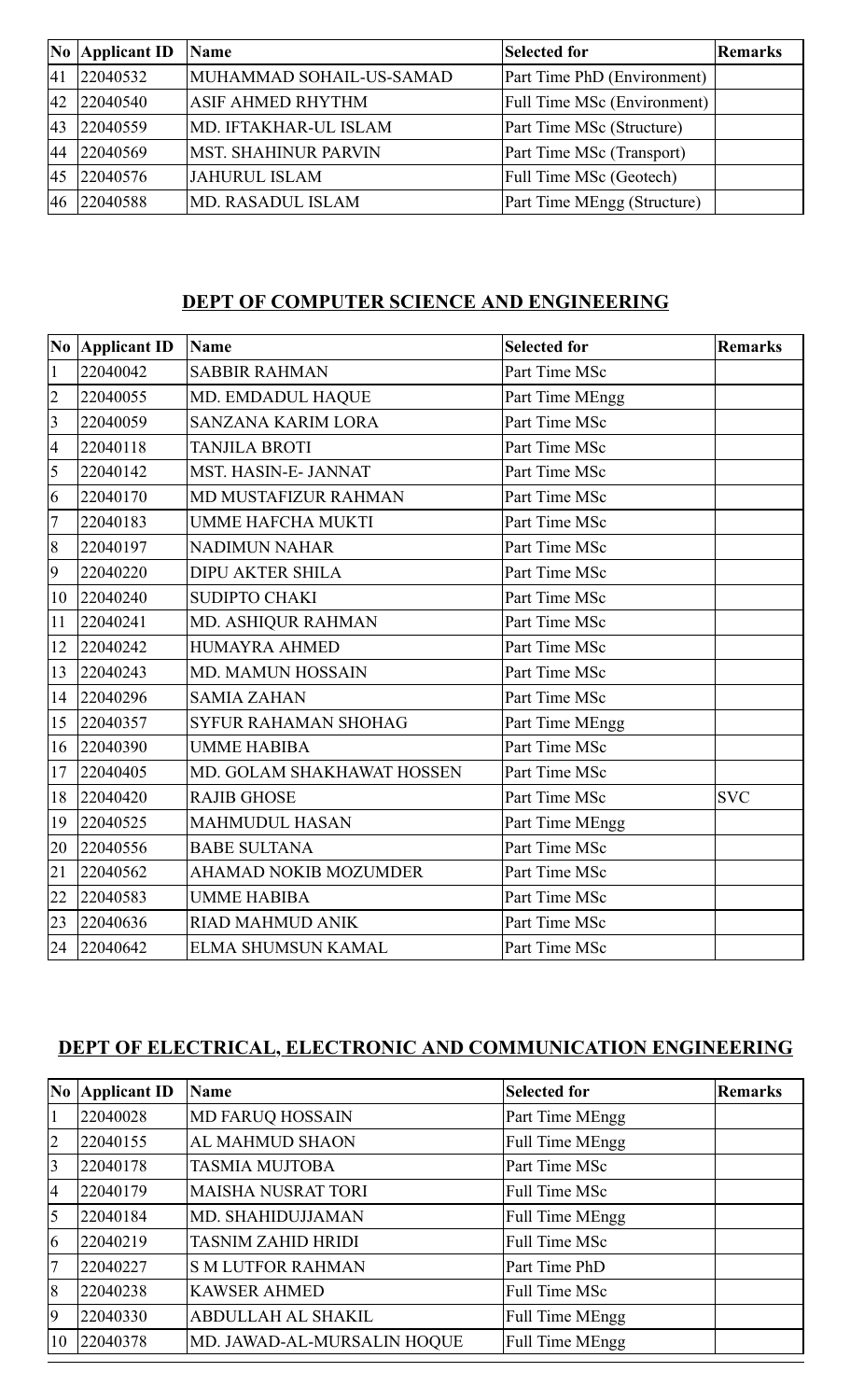|    | <b>No Applicant ID</b> | <b>Name</b>              | <b>Selected for</b>    | <b>Remarks</b> |
|----|------------------------|--------------------------|------------------------|----------------|
| 11 | 22040388               | <b>ASIF AHAMMAD</b>      | Part Time MSc          |                |
| 12 | 22040401               | <b>SHARIF UDDIN</b>      | Part Time MSc          |                |
| 13 | 22040411               | NAHIDUL ISLAM NAHID      | Full Time MSc          |                |
| 14 | 22040415               | MD. SIDDIQUR RAHMAN      | <b>Full Time MEngg</b> |                |
| 15 | 22040435               | <b>MINHAJ ALDWIN</b>     | <b>Full Time MSc</b>   |                |
| 16 | 22040457               | <b>SAZEEB JAMADDER</b>   | Part Time MSc          | <b>SVC</b>     |
| 17 | 22040473               | MD. SABBIR ISLAM         | Full Time MSc          |                |
| 18 | 22040517               | <b>MD. SAJID HASSAN</b>  | Full Time MSc          |                |
| 19 | 22040529               | <b>MD.MIZANUR HASAN</b>  | <b>Full Time MEngg</b> |                |
| 20 | 22040545               | <b>ZAKIUL HASAN</b>      | <b>Full Time MEngg</b> |                |
| 21 | 22040546               | MD SHAHED NOOR CHOWDHURY | Part Time MSc          |                |
| 22 | 22040582               | <b>LAILA ONNAHARY</b>    | <b>Full Time MEngg</b> |                |
| 23 | 22040590               | MD. RAYHAN ABDULLAH      | Part Time MEngg        |                |
| 24 | 22040596               | <b>RIAMONI</b>           | <b>Full Time MEngg</b> |                |
| 25 | 22040606               | <b>NAZIFA SUMAYA</b>     | Part Time MEngg        |                |
| 26 | 22040612               | SAFAYAT MOHAMMAD         | Part Time MSc          |                |
| 27 | 22040686               | A A M SHIHAB BEEN MEHER  | Part Time MSc          | <b>SVC</b>     |

# **DEPT OF MECHANICAL ENGINEERING**

|                 | No Applicant ID | <b>Name</b>                     | <b>Selected for</b>    | <b>Remarks</b> |
|-----------------|-----------------|---------------------------------|------------------------|----------------|
| $\mathbf{1}$    | 22040002        | <b>ASIF AHMED</b>               | Part Time MSc          |                |
| $\overline{2}$  | 22040195        | <b>SAMIA AKTER</b>              | Full Time MSc          |                |
| $\overline{3}$  | 22040254        | MD SAMIUL ISLAM SIAM            | <b>Full Time MEngg</b> |                |
| $\overline{4}$  | 22040272        | <b>MARINA ISLAM SIFAT</b>       | <b>Full Time MSc</b>   |                |
| $\overline{5}$  | 22040328        | MD. AS-AD ADIB RAFI             | Full Time MEngg        |                |
| 6               | 22040444        | RASHIDUL HASSAN SHAWRON         | <b>Full Time MSc</b>   |                |
| $7\phantom{.0}$ | 22040455        | PARTHO PROTIM BISWAS            | <b>Full Time MEngg</b> |                |
| 8               | 22040464        | <b>SHAH MD. AHASAN SIDDIQUE</b> | <b>Full Time MSc</b>   |                |
| 9               | 22040466        | <b>SOUVIK ROY</b>               | <b>Full Time MSc</b>   |                |
| 10              | 22040676        | M. ILTIMAS KHAN                 | Part Time MSc          |                |
| 11              | 22040677        | <b>REZWANA SARWAR</b>           | Part Time MSc          |                |
| 12              | 22040678        | <b>ARINDOM NAG</b>              | Part Time MSc          |                |
| 13              | 22040679        | <b>MAHIR MOBARRAT</b>           | Part Time MSc          |                |
| 14              | 22040681        | <b>ABU MD SHOEB</b>             | Part Time MSc          | <b>SVC</b>     |
| 15              | 22040683        | <b>SHAFQUAT HASAN NOOR</b>      | Part Time MSc          | <b>SVC</b>     |

## **DEPT OF AERONAUTICAL ENGINEERING**

| N <sub>0</sub> | <b>Applicant ID</b> | Name                                       | <b>Selected for</b>  | Remarks    |
|----------------|---------------------|--------------------------------------------|----------------------|------------|
|                | 22040381            | <b>ZAHID-AL-MAMUN</b>                      | Part Time MSc        |            |
| $\overline{2}$ | 22040449            | <b>S. M AL MAMUN OR ROSHID</b>             | <b>Full Time MSc</b> |            |
| $\overline{3}$ | 22040533            | <b>NAZIFA TASNIM</b>                       | Part Time MSc        |            |
| $\overline{4}$ | 22040685            | <b>FAIZ ULLAH NIZAMEE</b>                  | Part Time MSc        | <b>SVC</b> |
|                | 22040687            | <b>MD MAHBUB HASAN</b>                     | Part Time MSc        | <b>SVC</b> |
| 16             | 22040690            | MOHAMMAD TAUFIQUL ISLAM<br><b>SHAHZADA</b> | <b>Part Time MSc</b> | <b>SVC</b> |